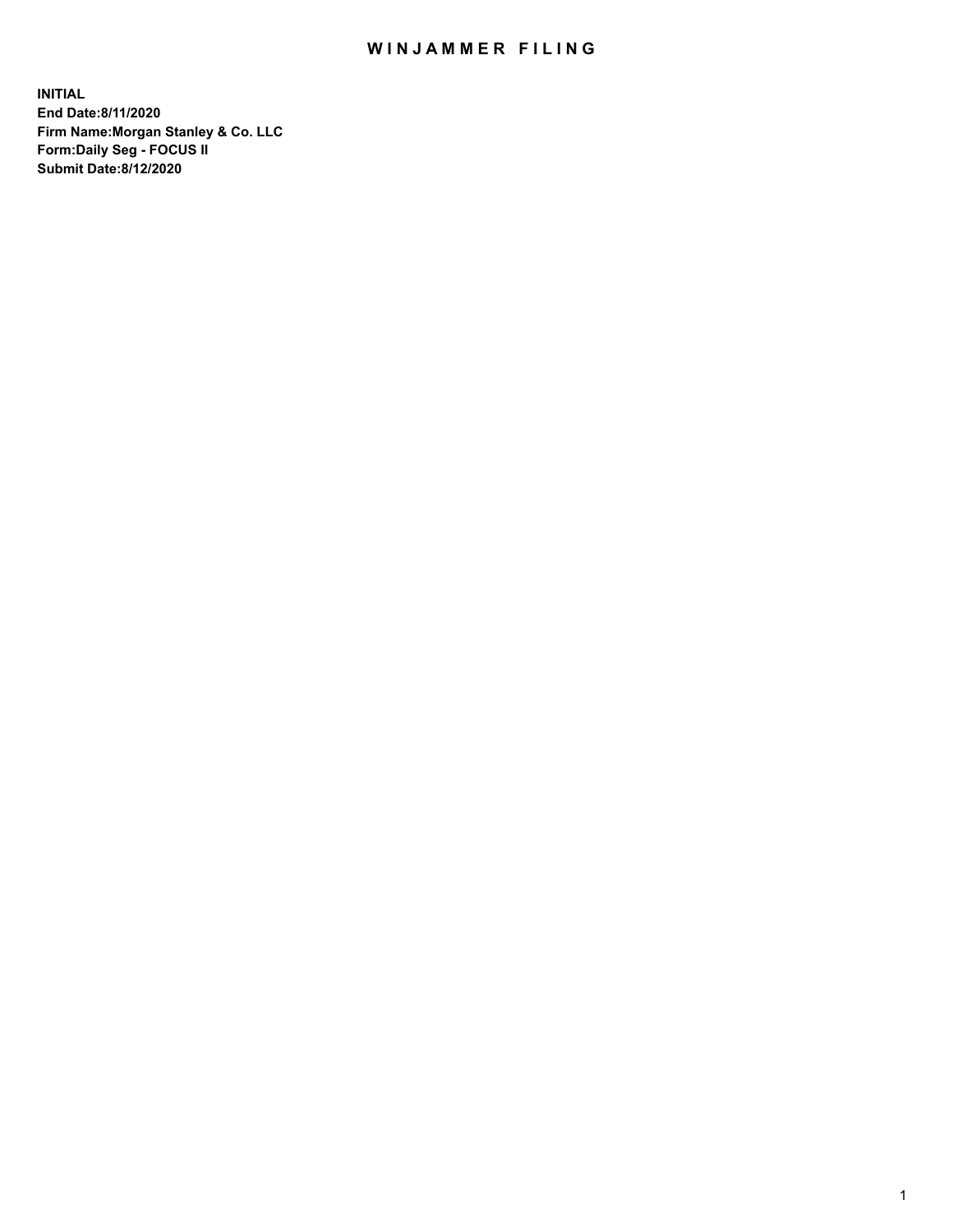**INITIAL End Date:8/11/2020 Firm Name:Morgan Stanley & Co. LLC Form:Daily Seg - FOCUS II Submit Date:8/12/2020 Daily Segregation - Cover Page**

| Name of Company                                                                                                                                                                                                                                                                                                               | Morgan Stanley & Co. LLC                               |
|-------------------------------------------------------------------------------------------------------------------------------------------------------------------------------------------------------------------------------------------------------------------------------------------------------------------------------|--------------------------------------------------------|
| <b>Contact Name</b>                                                                                                                                                                                                                                                                                                           | <b>Ikram Shah</b>                                      |
| <b>Contact Phone Number</b>                                                                                                                                                                                                                                                                                                   | 212-276-0963                                           |
| <b>Contact Email Address</b>                                                                                                                                                                                                                                                                                                  | Ikram.shah@morganstanley.com                           |
| FCM's Customer Segregated Funds Residual Interest Target (choose one):<br>a. Minimum dollar amount: ; or<br>b. Minimum percentage of customer segregated funds required:% ; or<br>c. Dollar amount range between: and; or<br>d. Percentage range of customer segregated funds required between:% and%.                        | 235,000,000<br><u>0</u><br><u>00</u><br>0 <sup>0</sup> |
| FCM's Customer Secured Amount Funds Residual Interest Target (choose one):<br>a. Minimum dollar amount: ; or<br>b. Minimum percentage of customer secured funds required:%; or<br>c. Dollar amount range between: and; or<br>d. Percentage range of customer secured funds required between:% and%.                           | 140,000,000<br><u>0</u><br><u>00</u><br>0 <sub>0</sub> |
| FCM's Cleared Swaps Customer Collateral Residual Interest Target (choose one):<br>a. Minimum dollar amount: ; or<br>b. Minimum percentage of cleared swaps customer collateral required:%; or<br>c. Dollar amount range between: and; or<br>d. Percentage range of cleared swaps customer collateral required between:% and%. | 92,000,000<br><u>0</u><br>0 Q<br>00                    |

Attach supporting documents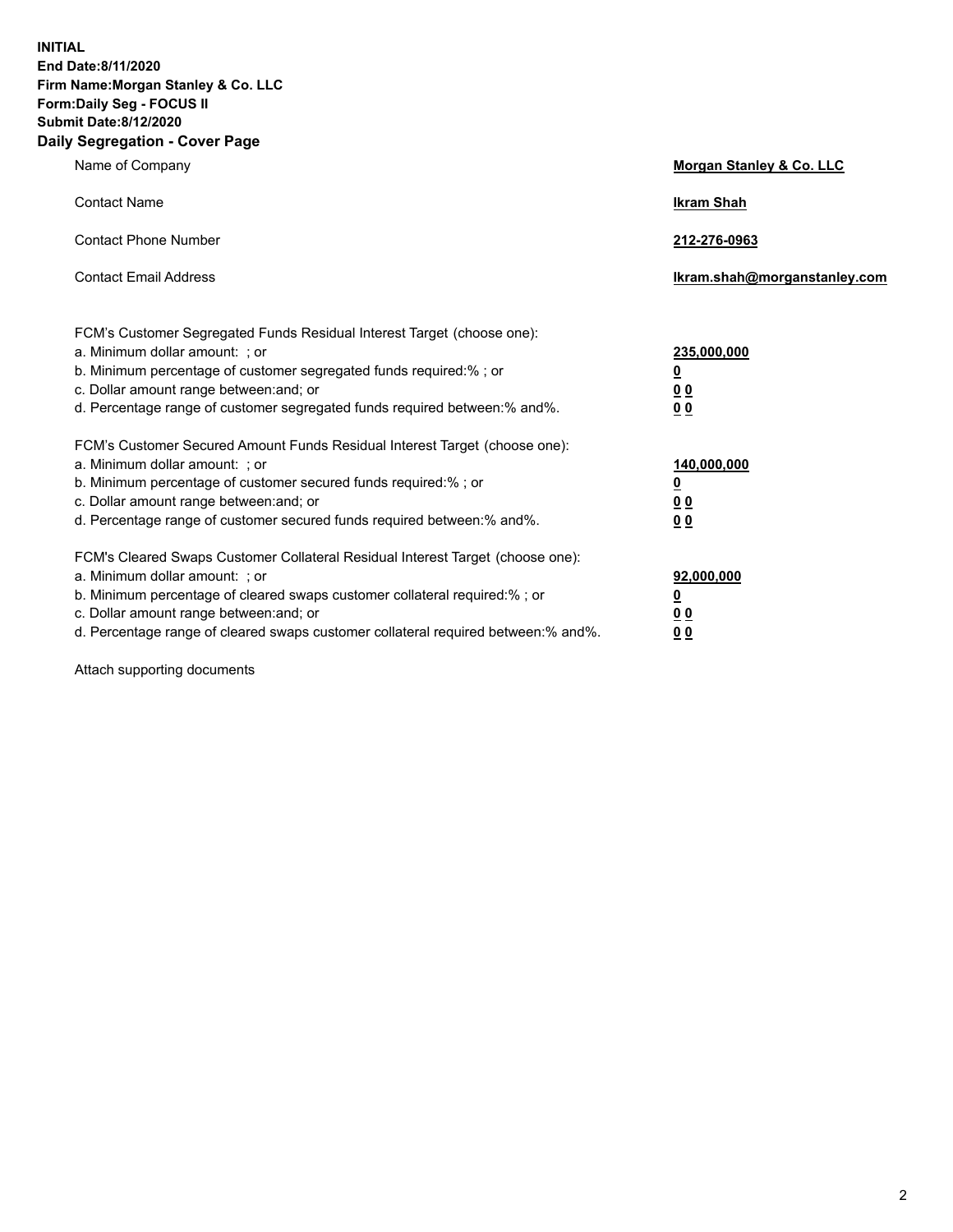## **INITIAL End Date:8/11/2020 Firm Name:Morgan Stanley & Co. LLC Form:Daily Seg - FOCUS II Submit Date:8/12/2020 Daily Segregation - Secured Amounts**

Foreign Futures and Foreign Options Secured Amounts Amount required to be set aside pursuant to law, rule or regulation of a foreign government or a rule of a self-regulatory organization authorized thereunder 1. Net ledger balance - Foreign Futures and Foreign Option Trading - All Customers A. Cash **4,112,847,814** [7315] B. Securities (at market) **3,063,133,990** [7317] 2. Net unrealized profit (loss) in open futures contracts traded on a foreign board of trade **795,045,589** [7325] 3. Exchange traded options a. Market value of open option contracts purchased on a foreign board of trade **12,783,055** [7335] b. Market value of open contracts granted (sold) on a foreign board of trade **-17,018,055** [7337] 4. Net equity (deficit) (add lines 1. 2. and 3.) **7,966,792,393** [7345] 5. Account liquidating to a deficit and account with a debit balances - gross amount **117,377,997** [7351] Less: amount offset by customer owned securities **-109,009,541** [7352] **8,368,456** 6. Amount required to be set aside as the secured amount - Net Liquidating Equity Method (add lines 4 and 5) 7. Greater of amount required to be set aside pursuant to foreign jurisdiction (above) or line 6. FUNDS DEPOSITED IN SEPARATE REGULATION 30.7 ACCOUNTS 1. Cash in banks A. Banks located in the United States **414,606,198** [7500] B. Other banks qualified under Regulation 30.7 **853,376,998** [7520] **1,267,983,196** 2. Securities A. In safekeeping with banks located in the United States **422,345,175** [7540] B. In safekeeping with other banks qualified under Regulation 30.7 **0** [7560] **422,345,175** [7570] 3. Equities with registered futures commission merchants A. Cash **22,621,523** [7580] B. Securities **0** [7590] C. Unrealized gain (loss) on open futures contracts **7,806,471** [7600] D. Value of long option contracts **0** [7610] E. Value of short option contracts **0** [7615] **30,427,994** [7620] 4. Amounts held by clearing organizations of foreign boards of trade

- A. Cash **0** [7640]
- B. Securities **0** [7650]
- C. Amount due to (from) clearing organization daily variation **0** [7660]
- D. Value of long option contracts **0** [7670]
- E. Value of short option contracts **0** [7675] **0** [7680]
- 5. Amounts held by members of foreign boards of trade
	-
	-
	- C. Unrealized gain (loss) on open futures contracts **787,239,118** [7720]
	- D. Value of long option contracts **12,783,055** [7730]
	-
- 6. Amounts with other depositories designated by a foreign board of trade **0** [7760]
- 7. Segregated funds on hand **0** [7765]
- 8. Total funds in separate section 30.7 accounts **8,191,196,743** [7770]
- 9. Excess (deficiency) Set Aside for Secured Amount (subtract line 7 Secured Statement Page 1 from Line 8)
- 10. Management Target Amount for Excess funds in separate section 30.7 accounts **140,000,000** [7780]
- 11. Excess (deficiency) funds in separate 30.7 accounts over (under) Management Target **76,035,894** [7785]

**0** [7305]

[7354] **7,975,160,849** [7355]

**7,975,160,849** [7360]

[7530]

 A. Cash **3,046,647,445** [7700] B. Securities **2,640,788,815** [7710] E. Value of short option contracts **-17,018,055** [7735] **6,470,440,378** [7740] **216,035,894** [7380]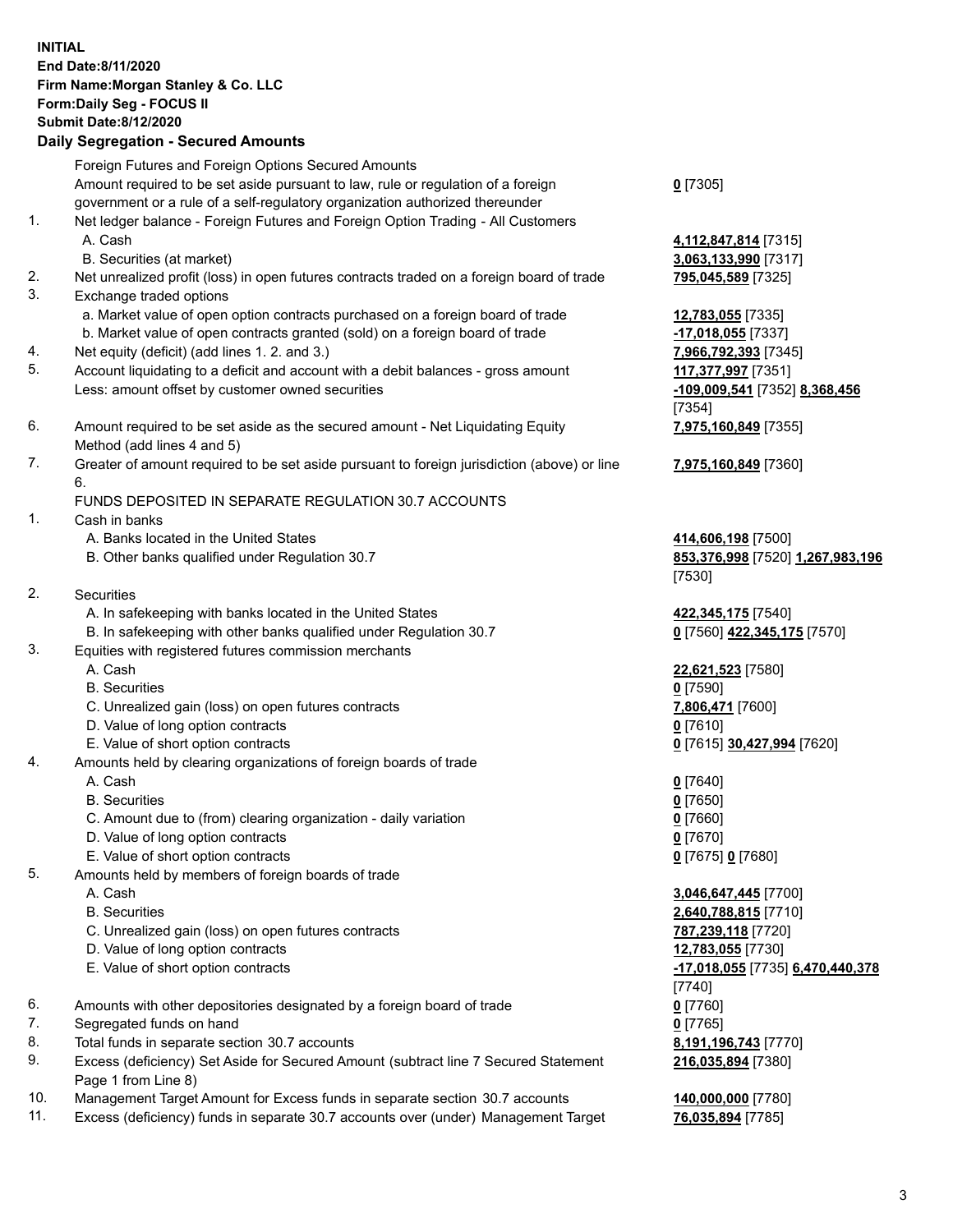**INITIAL End Date:8/11/2020 Firm Name:Morgan Stanley & Co. LLC Form:Daily Seg - FOCUS II Submit Date:8/12/2020 Daily Segregation - Segregation Statement** SEGREGATION REQUIREMENTS(Section 4d(2) of the CEAct) 1. Net ledger balance A. Cash **13,321,036,237** [7010] B. Securities (at market) **8,681,939,271** [7020] 2. Net unrealized profit (loss) in open futures contracts traded on a contract market **2,779,073,340** [7030] 3. Exchange traded options A. Add market value of open option contracts purchased on a contract market **506,859,259** [7032] B. Deduct market value of open option contracts granted (sold) on a contract market **-413,508,707** [7033] 4. Net equity (deficit) (add lines 1, 2 and 3) **24,875,399,400** [7040] 5. Accounts liquidating to a deficit and accounts with debit balances - gross amount **866,724,103** [7045] Less: amount offset by customer securities **-865,160,436** [7047] **1,563,667** [7050] 6. Amount required to be segregated (add lines 4 and 5) **24,876,963,067** [7060] FUNDS IN SEGREGATED ACCOUNTS 7. Deposited in segregated funds bank accounts A. Cash **3,537,654,538** [7070] B. Securities representing investments of customers' funds (at market) **0** [7080] C. Securities held for particular customers or option customers in lieu of cash (at market) **1,044,114,094** [7090] 8. Margins on deposit with derivatives clearing organizations of contract markets A. Cash **13,343,006,242** [7100] B. Securities representing investments of customers' funds (at market) **0** [7110] C. Securities held for particular customers or option customers in lieu of cash (at market) **7,637,825,177** [7120] 9. Net settlement from (to) derivatives clearing organizations of contract markets **-410,151,754** [7130] 10. Exchange traded options A. Value of open long option contracts **506,859,259** [7132] B. Value of open short option contracts **and the set of our original contracts -413,508,707** [7133] 11. Net equities with other FCMs A. Net liquidating equity **17,050,255** [7140] B. Securities representing investments of customers' funds (at market) **0** [7160] C. Securities held for particular customers or option customers in lieu of cash (at market) **0** [7170] 12. Segregated funds on hand **0** [7150] 13. Total amount in segregation (add lines 7 through 12) **25,262,849,104** [7180] 14. Excess (deficiency) funds in segregation (subtract line 6 from line 13) **385,886,037** [7190] 15. Management Target Amount for Excess funds in segregation **235,000,000** [7194]

16. Excess (deficiency) funds in segregation over (under) Management Target Amount Excess

**150,886,037** [7198]